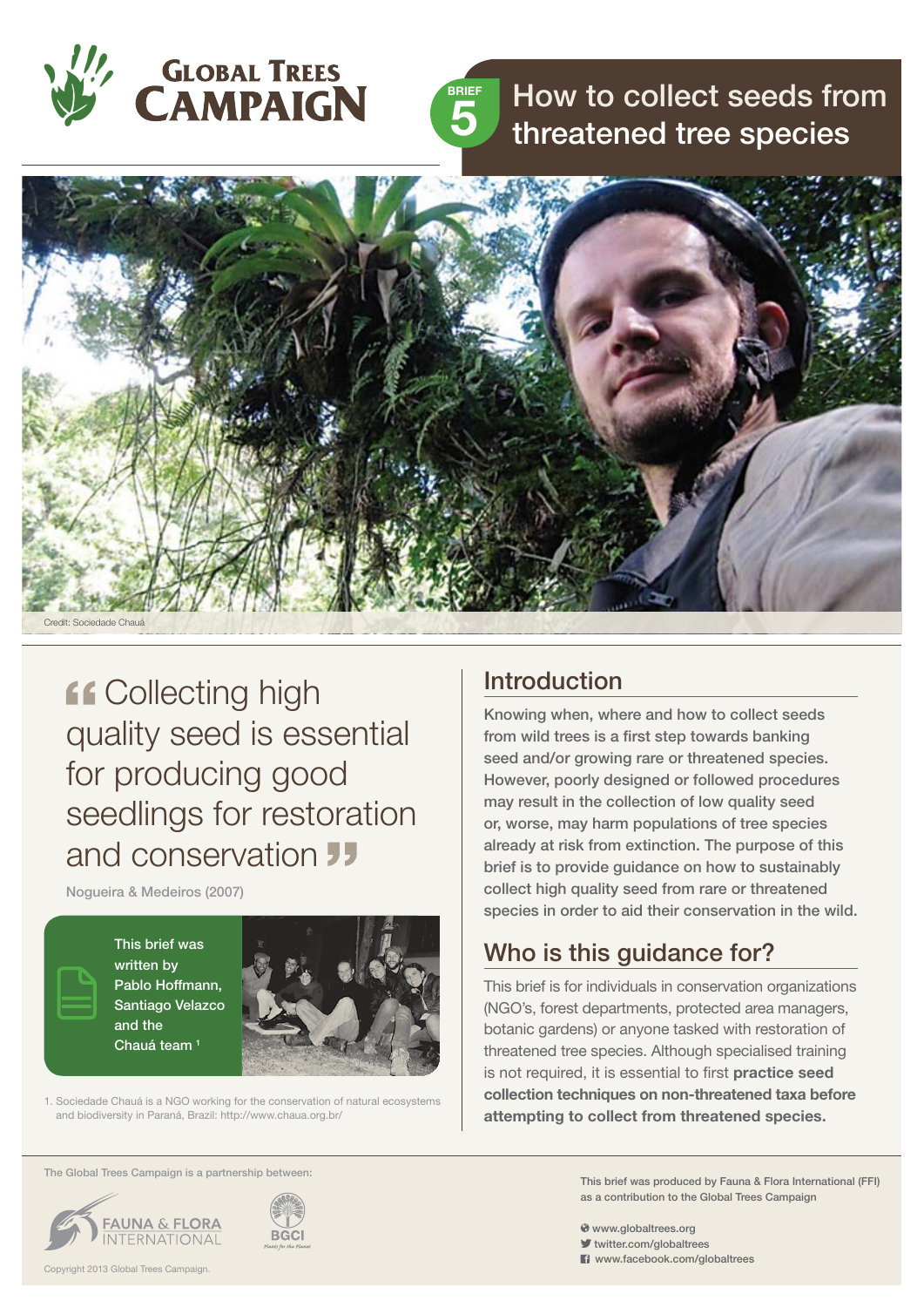



## Before you start

Before going to the field, follow our step-by-step guide to ensure you are well prepared to know when, where and how to collect seeds from your target species.

#### **Step 1: Find out who already has, or is collecting, seed from your target species**

**Botanic gardens or seedbanks may offer a source of seed from your species, reducing your need to travel to, and collect seed from, valuable wild populations. BGCI's PlantSearch database ([http://www.bgci.org/plant\\_search.php]((http://www.bgci.org/plant_search.php))) holds information on which botanic gardens cultivate certain plants. However it should be noted that ex-situ collections are often derived from a small number of closely related individuals. Therefore, if you aim to use seed that is genetically representative of the species, it is essential to obtain seed of known wild origin.**

**Avoid over collection of seed by finding out if other people are collecting seed from your target species. Rather than putting additional pressure on wild populations, collaborate with these people to ensure all seed is collected in a sustainable manner.**

#### **Step 2: Know your species in advance**

**Existing information on your target species should be collected and stored in one place, with backup copies kept elsewhere. Review published literature, reports and flora, visit botanic gardens or herbaria, consult specialists or interview people living in the areas where the species occurs. If time is limited, at least make sure you know what to look for (see 'Identification Issues'), when to collect seeds (see 'Phenology') and where to go (see 'Location').**



What features will you use to identify your species in the field and how will you tell it apart from closely related species? For seed collection trips it is also important to know **how to identify the species by its flowers and fruits and seeds** (see Page 3 for images of these stages for one species). Consult botanists who specialise in the relevant plant family or look up floras (books on the plants of a particular area) for identification help.

**BGCI** 



When should you go seed collecting? In addition to knowing the appearance of your species' flowers, fruits and seeds you'll need to know **what time of year each stage of reproduction occurs** (these vary for different species). Use this information to develop a seed collection calendar (see Page 3 for an example) that will ultimately guide when you choose to go on seed collection trips.

2



Where will you find your target species? If your target species has been surveyed recently, you may already know where to find candidate seed-producing trees (known as **mother trees**). However if no such data exist, you may need to carry out your own reconnaissance trips or surveys to understand the distribution of the species. For more guidance see **[GTC brief 1: 'How to survey an](http://globaltrees.org/resources/how-to-survey-an-area-for-threatened-tree-species/)  [area for threatened trees'.](http://globaltrees.org/resources/how-to-survey-an-area-for-threatened-tree-species/)**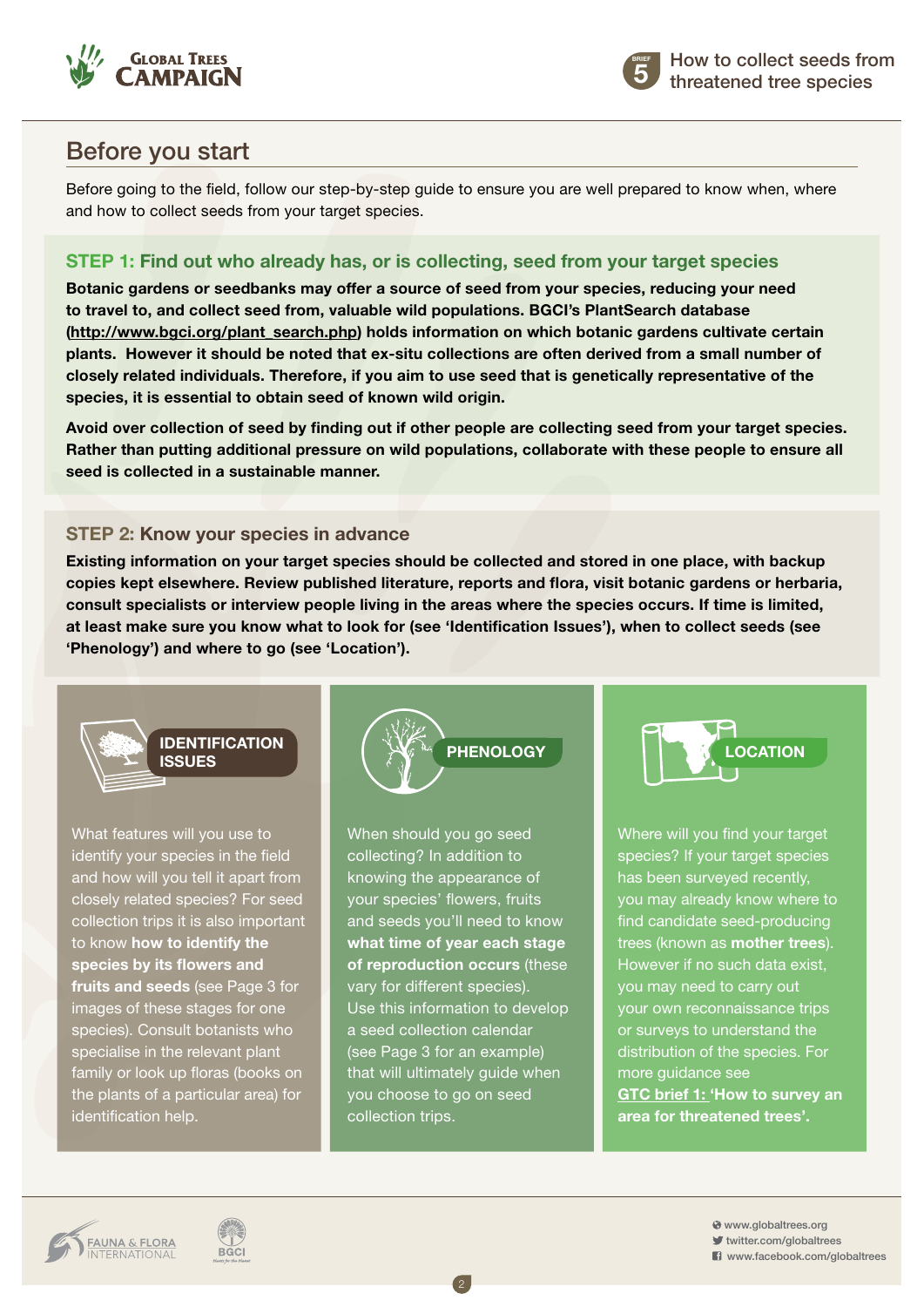

#### **Step 3: Develop a seed collection calendar**

Based on your initial research, develop a seed collection calendar as a means to plan trips to the field. Include information on when your species is expected to (a) to flower, (b) produce immature fruits and (c) when these fruits are likely to mature (and therefore be ready for collection). You might find it helpful to include notes on how to identify flowers, immature or mature fruits in the field.

| <b>Species</b>   | IJ                                                                                             | F  | М  | A  | M  | IJ | J              | A              | <b>S</b> | $\circ$ | N | D | <b>Notes</b>                                      |
|------------------|------------------------------------------------------------------------------------------------|----|----|----|----|----|----------------|----------------|----------|---------|---|---|---------------------------------------------------|
|                  | <b>Bu</b> = Buds; <b>FI</b> = Flowering; <b>Im</b> = Immature Fruits; <b>M</b> = Mature Fruits |    |    |    |    |    |                |                |          |         |   |   |                                                   |
| <b>Species 1</b> |                                                                                                | Bu | FI | FI | FI | Im | M.             |                |          |         |   |   | Fruits turn black when ripe                       |
| <b>Species 2</b> | Bu                                                                                             | FI | FI |    |    | Im | 1 <sub>m</sub> | $\blacksquare$ |          |         |   |   | Rainy season triggers fruiting                    |
| <b>Species 3</b> | <b>Bu/FI</b>                                                                                   | FI | Im | M) |    |    | Bu             | Ħ              | Im       | М       |   |   | <b>Fruits turn from green</b><br>to red when ripe |

Note that the phenology of a given species may vary (a) from year to year or (b) between populations found in different locations. This may be related to the physiology of the species itself or due to climatic fluctuations.

Therefore it's essential to improve the accuracy of your seed collection calendar by monitoring actual changes in the phenology of your target species during collection trips. It might be helpful to take photographs of different reproductive stages, and record the date they were taken, to guide future field trips.

#### **Photographs of different reproductive stages for** *Cyphomandra diploconos***, a small tree from Southern Brazil**



Flowers at different stages of maturity



Flowers with very young fruits in the same inflorescence



For this species, a tranverse section reveals differences between mature and immature fruits. Here, an immature fruit has a hard, white flesh with underdeveloped seeds



Mature fruits for this species have juicy, yellow flesh with fully developed seeds ready for collection

# **TOPTIP**

**Having a seed collection calendar is particularly helpful for certain species. Trees with**  *dehiscent fruit* **(dry fruit that split open to release their seeds) must be harvested before seeds are dispersed and scattered far from the mother tree.** 

**For species with** *fleshy fruits***, mature fruits must be harvested before they are all predated by animals.**

3



**BGCI**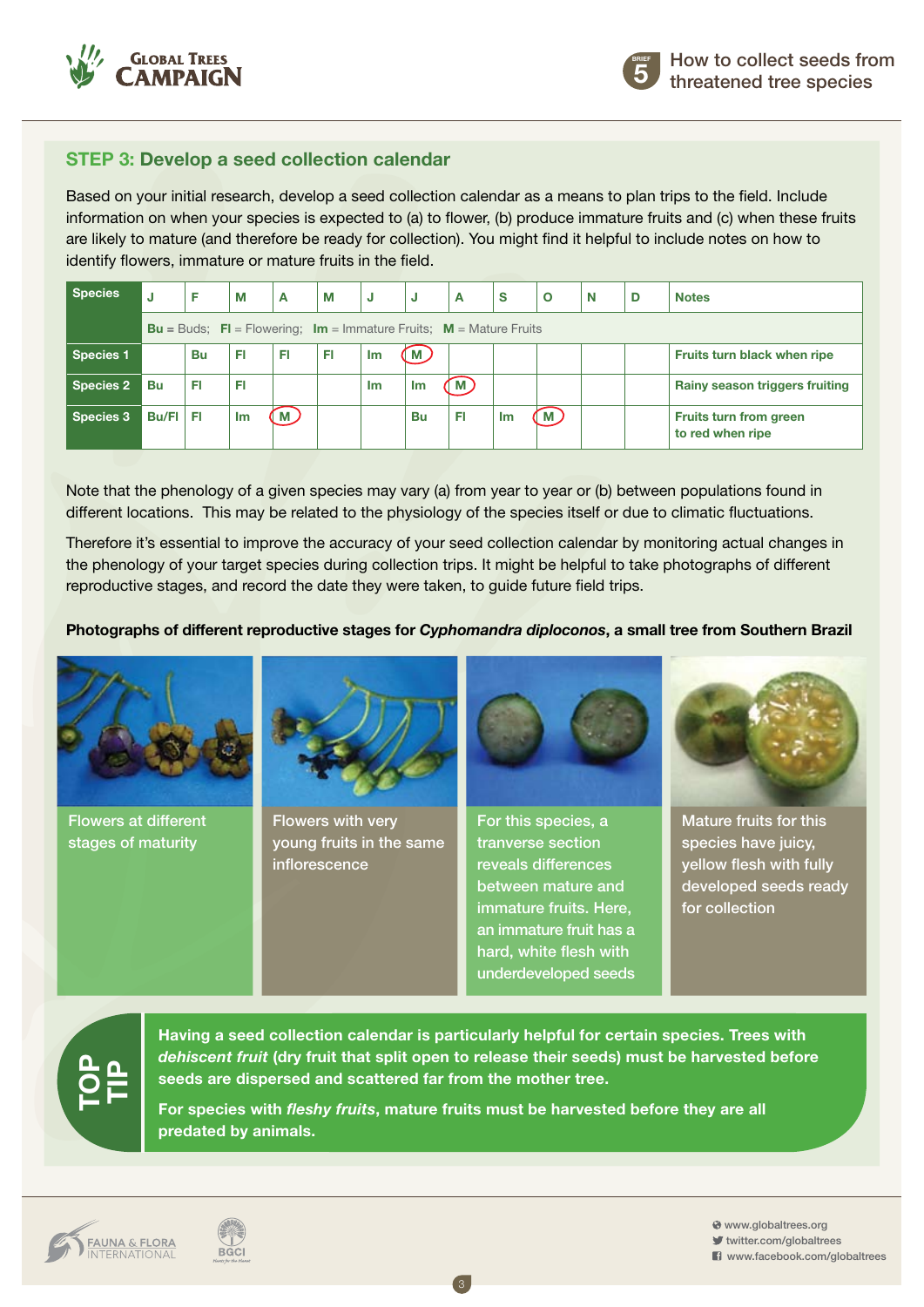

#### **Step 4: Acquire field equipment**

- **GPS** and extra batteries
- **Tree-climbing equipment (including ropes, a** helmet, harness).
- **Compass** and **Topographic maps**
- **Tree loppers.**
- **Weather-resistant** field notebooks; mechanical pencils.
- **Secateurs.**
- **Binoculars** for identifying tall trees (looking at leaves, flowers, fruits in the canopy).
- **Throw lines and weighted bags (for facilitating** fall of seeds).
- **Camera** for recording plant features or equipment to ID flowers later.
- **Tarpaulin** or **buckets** (for collecting falling seeds).
- **Food, water, personal gear** and **mobile phone Mesh bags** (for tying round seed heads awaiting seed dispersal).
- **First-aid kit.**
- **Wicker basket, paper bags** or **breathable containers** (for temporary storage of fruits and seeds).
- **Field guide** or **notes** for identification.
- **A cool box.**

#### **Step 5: Make sure your team has the right skills**

- **1. Experience with seed collection:** It is essential to practice seed collection techniques on non-threatened taxa **before** collecting from threatened species. Without sufficient experience, your team may damage individual trees or cause unnecessary loss of seed material that could add further risk to species survival.
- **2. Navigation:** Seed collection involves navigating between trees in their wild habitat. At least one member of your team should be able to:
	- (a) Interpret landscape features from a topographic map;
	- (b) Read approximate latitude and longitude from a specific point on the map;
	- (c) Record locations of trees on the GPS or re-locate a tree with GPS coordinates already recorded.
- **3. Tree climbing:** This should only be carried out by trained individuals and should never be carried out alone and always with somebody with first aid training. References for guidance on tree climbing are provided on page 8.
- **4. First aid and health and safety training:** Seed collection may involve travelling to remote areas with difficult terrain and may involve tree climbing. It is essential to evaluate the risks beforehand and to take steps to minimise these.
- **5. Plant identification:** Identification of the species of interest is critical. Although it does not necessarily require a botanist, at least one team member needs to be familiar with local flora and know how to identify difficult species. For guidance on identification, see [GTC Brief 2 'How to Collect Voucher Specimens'.](http://globaltrees.org/resources/botanical-information-for-plant-identification)

4

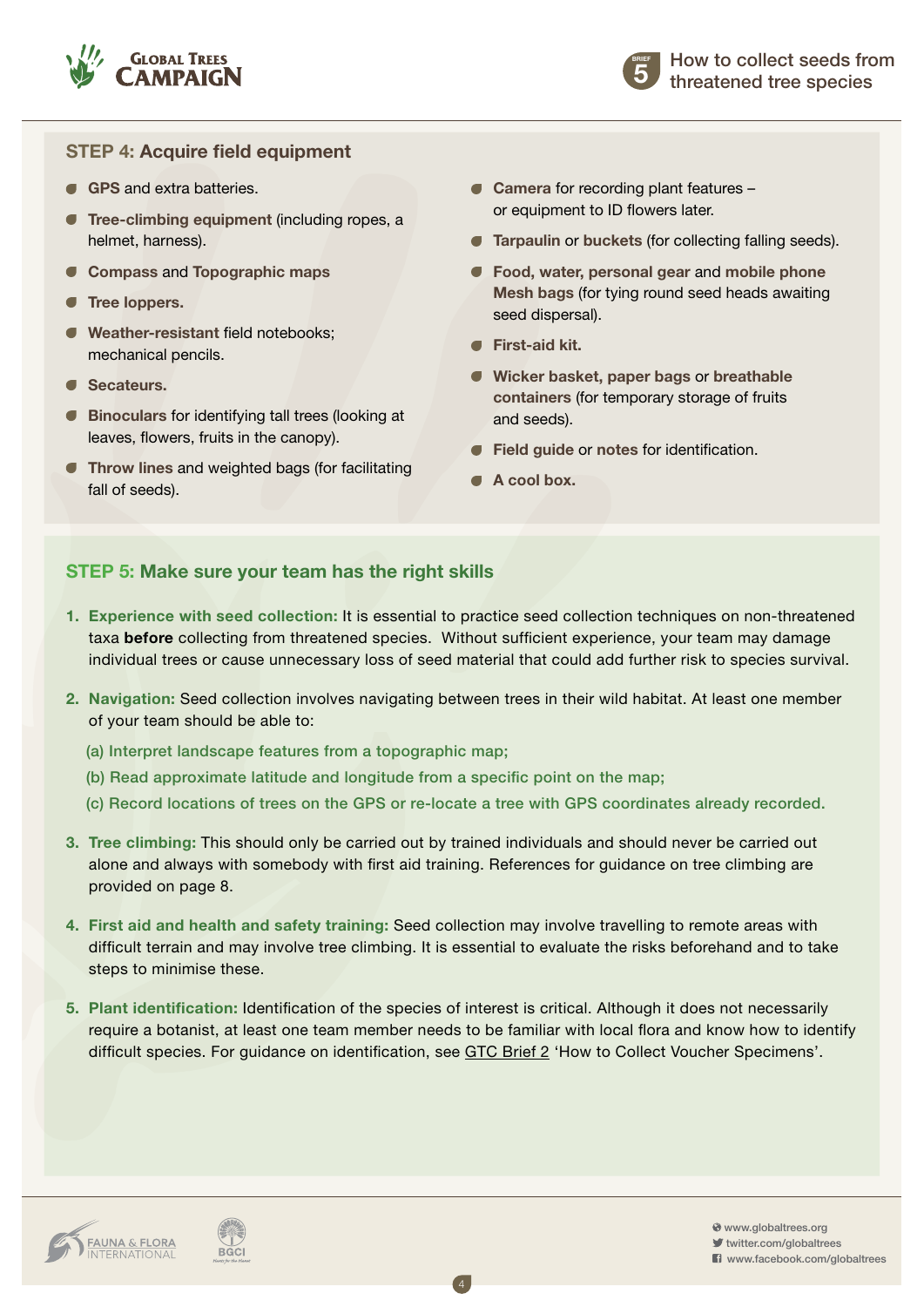



## In the field: selecting mother trees for regular seed collection

Before beginning regular seed collection you might want to make a reconnaissance trip to mark and identify candidate mother trees to return to later in the year. It is important to select mother trees that: (1) will provide a reliable source of seed and (2) are found across a range of different locations to maximize the genetic diversity of the seeds you are collecting.

#### **(1) Desirable characteristics for an individual mother tree**

- Reproductively mature
- **Produce a viable source of seed**
- Exhibit basic representative characteristics of the species (e.g. typical size, canopy structure and foliage)
- Easily accessible by trails or roads to facilitate regular seed collection

#### **(2) Maximising genetic diversity of seeds collected from mother trees**

- For each species, aim to collect from as many different populations from different locations as your resources allow for.
- For each known population, aim to collect seed from 50 individuals, or fewer, depending on your resources and the number of trees remaining
- Where possible, avoid in-breeding by collecting from mother trees found at least 100 meters apart from each other

The above guidance represents an ideal sample. In reality, for rare species, you may only be able to identify a few populations (or even a few individuals) to collect seed from. In these cases, collect a proportion of seed from any healthy individuals that you can find (although see Page 6 for guidance on over-collection).

#### **Keeping records on your 'mother trees'**

Once you have selected your mother trees, mark each tree in a way that does not harm the individual and provide it with an individual code. For valuable timber species a precise GPS reference should be taken instead of marking the tree, so as not to draw attention to the individual and risk it being felled. For each mother tree, record information on:

- **C** Date observed
- Species and family
- Area of origin and a GPS reference for localization
- Height, diameter at breast height and canopy diameter
- Forest layer (e.g. understory, canopy, emergent)

These data represent vital background information for any seed you collect in the future. They may explain variable survival rates amongst your seedlings (e.g. some mother trees may produce healthier seedlings than others) and they may also guide your choice of planting sites in the future (e.g. you should aim to plant seedlings in areas of similar habitat and provenance to the mother tree).

5

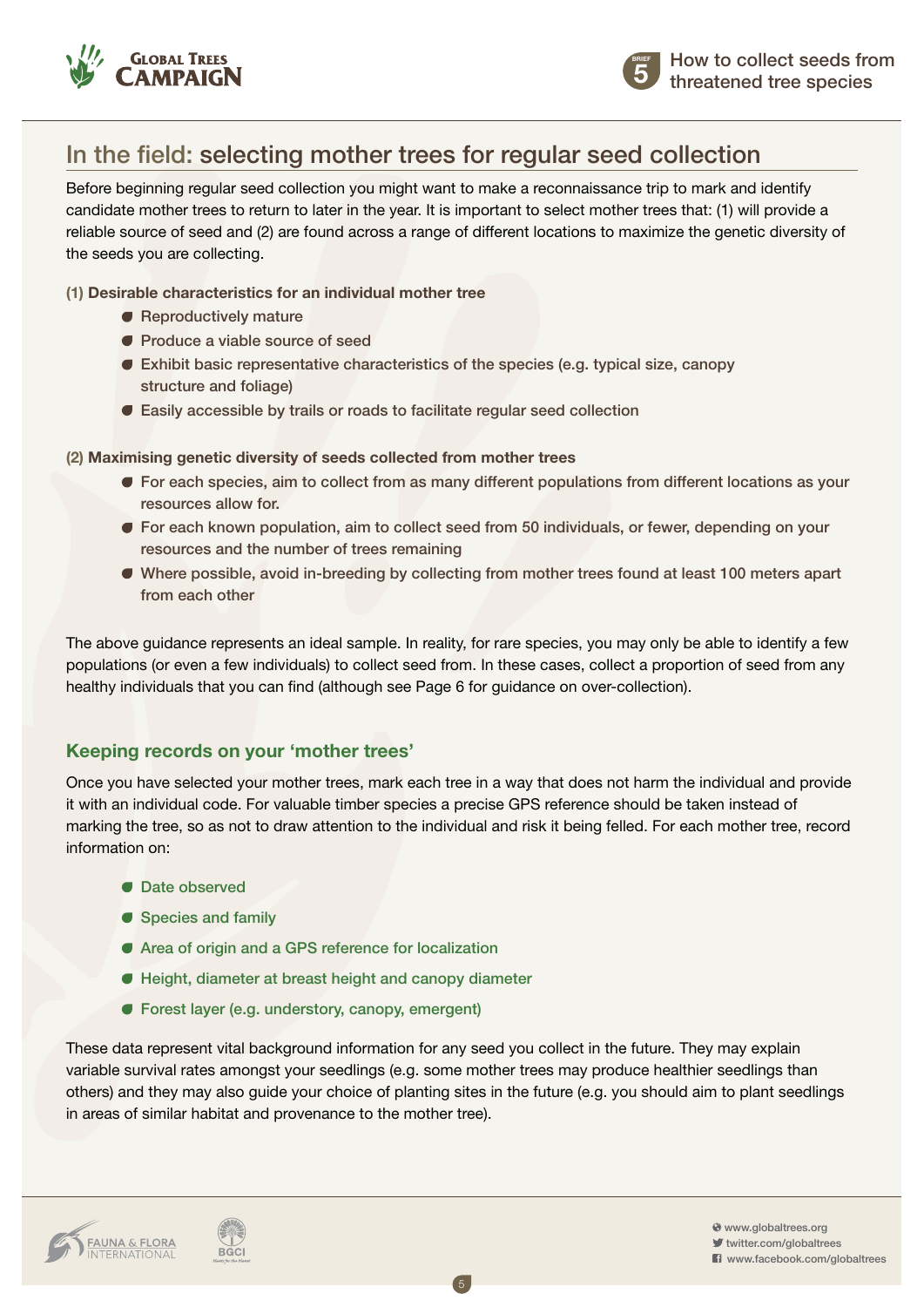

**TOPTIP**



## Seed Collection Methods

Choice of seed collection method depends on the shape and height of the tree, fruit characteristics, site conditions and the skills held by your team. A brief introduction to four possible methods is provided below. **It is essential not to harm individual trees when collecting seed. Take great care not to damage the seeds to avoid unnecessary loss of viable material.**

**Assess viability of a small sample of seed from each tree before continuing with collection. Large-scale collection of non-viable seed may be a waste of effort. For guidance on techniques available for assessing seed viability, see [GTC Brief 6.](http://globaltrees.org/resources/storing-seeds-and-preparing-for-germination)**



**Tree climbing** can allow for efficient collection of seeds beyond the reach of long-handled tools. It also allows for more careful selection of target fruits. There are a number of different tree-climbing techniques available but all of these should be carried out by trained tree climbers only. For further guidance on tree-climbing techniques see references provided on Page 8.

**Tying mesh bags around seed heads** is a useful technique for capturing seeds from dehiscent fruits that would otherwise be dispersed far from the mother tree.

**Pruning seed directly from the tree** is an effective technique when seeds are clustered at the end of branches. It involves using secateurs or tree-pruners, attached to a rod of metal or bamboo. This method can cause some damage to branches and foliage, so should be used with extreme care for rare species.

**Collecting seeds from the ground** consists of searching areas underneath the mother tree, after a natural or induced drop. It is most effective for species that produce large and heavy fruits that fall on the ground without opening, or for large seeds that are spread by wind.

Seeds collected from the ground may however obtain a high number of damaged seed and can easily be confused with seeds from other species occurring nearby.

Shaking the trunk or the branches can speed the process up, with buckets or tarpaulin placed on the ground to catch falling seeds. A rope with a weighted end can be thrown among the branches to expedite the fall of fruits and seeds.



6

**Do not over-harvest fruits. The Millennium Seed Bank advises that you** *take no more than 20% of the mature fruits available from each tree on the day of collection.* **Taking too many fruits affects the natural regeneration of the species and decreases a source of feed for native fauna.**

**FAUNA & FLORA**<br>INTERNATIONAL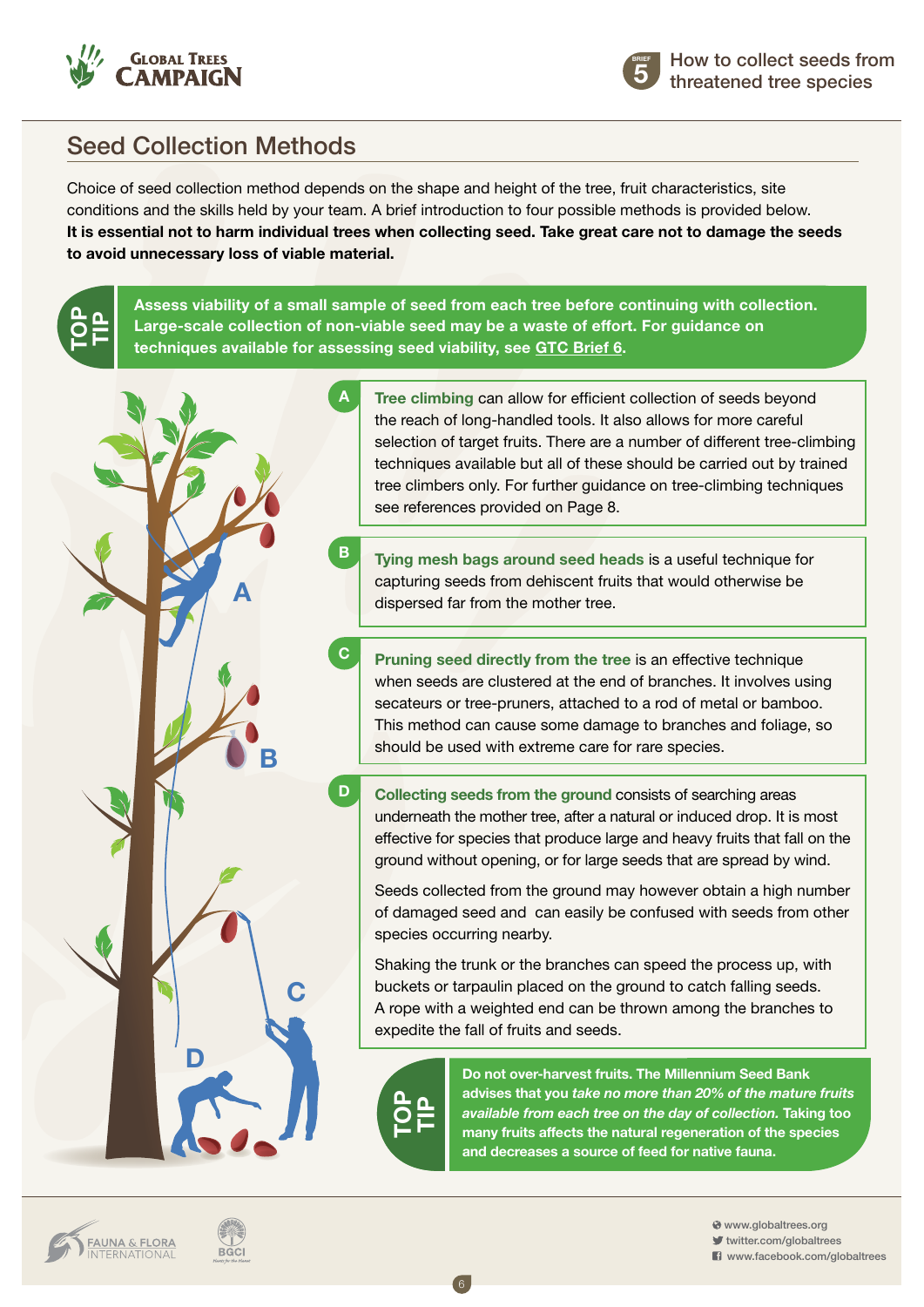



## What next?

Immediately after collection it is important to clean leaves, twigs and other debris from fruits and seeds and store them in separate containers for each different mother tree. Containers should be labeled with:

- A code specific to the mother tree and target species
- Details of the collection site
- Date of collection

#### **Avoiding loss of seed viability**

If you plan be in the field for a long duration, the seeds should be removed from the fruit in-situ. This will prevent yeast from developing on fleshy fruits. As an added bonus, it will reduce the weight and volume of the bags, making it easier to handle and transport the seeds in the field. If you are leaving the field on the same day you can process fruits back in your laboratory or nursery.

Where possible, do not allow seeds to have direct contact with the forest ground. This will help to minimise exposure to pathogens, fungi and pests.

During collection and transport, extreme humidity or temperature can lead to loss of viability in the collected seeds. You can take steps to avoid exposing seeds to these conditions by:

- Airing any wet seeds before putting them in containers
- Not filling the containers up to the top with seeds
- Using containers with good aeration. Consider using wicker baskets or other containers made out of jute or nylon-mesh
- Never placing containers or bags in large piles
- Locating containers in a cool box or in a sheltered place out of direct sunlight

## **Did you know?**

**Different species produce different seed types that can broadly be defined as** *orthodox* **or** *recalcitrant***. Recalcitrant seeds lose viability quickly and need to be processed almost immediately. On the other hand, orthodox seeds have greater storage capacity, although may still lose viability if they are not handled with care.** 

#### **What to do with your collected seeds**

**BGCI** 

After bringing your collected fruits and seeds safely back to your base you'll need to decide how to process them. If you haven't done so already, a first step will be to extract seeds from the fruits and clean them from debris.

Finally you'll need to decide what proportion of your seeds you want to store and what proportion you want to prepare immediately for germination. For more guidance on germination see [GTC Brief 7.](http://globaltrees.org/wp-content/uploads/2014/01/Brief-7-basic-germination-seedling-growth.pdf)

If seeds are orthodox, or if the species is poorly represented in ex-situ collections, it makes sense to bank at least a subset of the seeds to ensure a longer-term supply.

7

For more in-depth guidance on how to process your collected seeds, see [GTC brief 6: 'How to store seeds or prepare them for germination'.](http://globaltrees.org/resources/storing-seeds-and-preparing-for-germination)